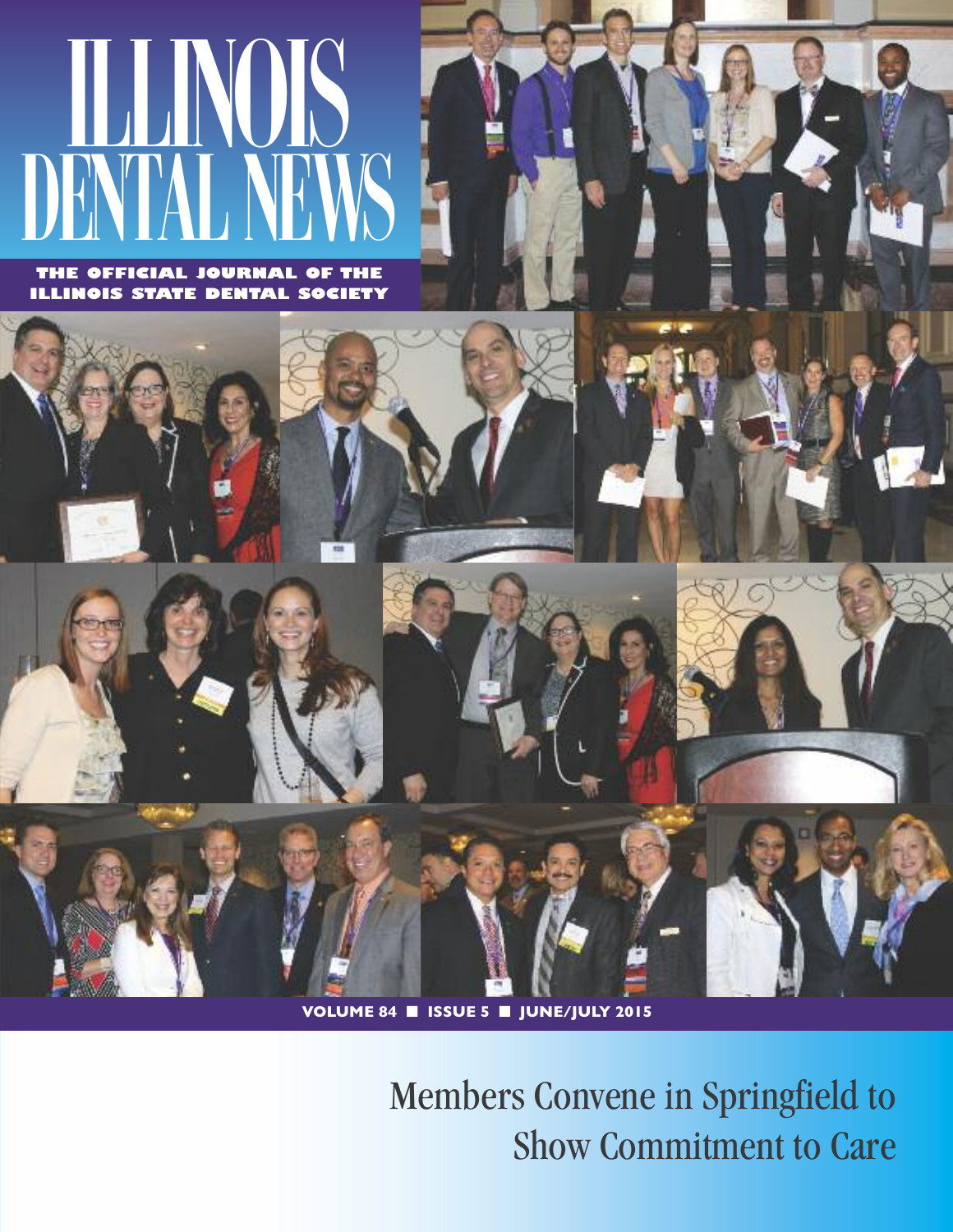#### Illinois Dentists Engage Senators, Congressmen in Washington



After attending ADA's Washington Leadership Conference this past April, Dr. Larry Osborne came away even more convinced that his home state is second to none when it comes to stepping up and being heard.

"Illinois gets it. Our members understand how important it is to advocate for dentistry, because honestly, no one else is going to," said Dr. Osborne, who chairs the ISDS Governmental Affairs Committee.

His assessment doesn't come without validation. Illinois was presented with two awards at the conference. ISDS boasts the highest percentage of members who are also ADPAC members. At 39%, Dr. Osborne said that is almost double the average for state dental societies. Illinois dentists also contributed the most money to ADPAC in 2014. These numbers also speak to the hard work that is being done out in the field.

"One of things we do a great job of in Illinois is getting our legislators out into the real world and showing them the need for improved dental care in our communities. Then when it's time to cast a vote to cut or reduce these programs, they're more aware of the impact it will have on real lives," he said.

The commitment to advocacy was also on full display at the conference. Dr. Osborne traveled to the nation's capital with a delegation of Action Team Leaders who were prepared to engage each of the representatives and senators representing Illinois.

"For the first time, we had a full contingent. I'm very proud. They worked hard for the three days that they were there, and we received a lot of positive feedback," he said.

Dr. Osborne said that credit for this success can be spread widely to many members who have dedicated themselves to advancing dentistry. He cited Dr. Loren Feldner, past ADPAC chair, as an example.

"Usually a past chair of any committee just kind of moves on when their term has expired. But Dr. Feldner has remained very active and he does a great job in Illinois, especially in connection with the branches of the Chicago Dental Society," he said

With dentists from across the country amassed in Washington for the conference, efforts were focused on building support for three proposed bills.

The Action for Dental Health Act (HR 539) would allow organizations to fund dental outreach programs by applying for Centers for Disease Control and Prevention grants. Because the bill is not calling for earmarked funding, and it is being sponsored by representatives from both sides of the aisle, there is optimism that it will be passed. That would be good news for Illinois dentists who are committed to providing care to underserved residents.

"We have a Mission of Mercy event scheduled for 2016 in Collinsville. We provide services out of more than 100 dental chairs, involving the coordination of more than 1,500 volunteers. It's a very expensive two-day event, so these grants would definitely be put to good use," Dr. Osborne said.

Another proposed bill gaining traction is the RAISE (Responsible Additions and Increases to Sustain Employee) Health Benefits Act of 2015 (HR 1185), which would raise the contribution cap to flexible spending accounts for healthcare to \$5,000, and would also allow unused funds to rollover to the next year. In addition, families would be able to save an additional \$500 for each dependent over two dependents. These improvements would be especially beneficial for families wishing to save up before seeking orthodontic treatment.

Dentists also educated legislators on the need to provide relief to new dentists through the Student Loan Refinancing Act (HR 649).

"Everybody realizes what a crisis we have in dentistry with young dentists leaving school with huge debt tied to government loans. This bill would allow them to shop around and refinance their loans as often as they would like at market rates, just like you would do for a house," Dr. Osborne said.

Networking with colleagues from around the country, Dr. Osborne said that more and more states are now facing an issue very familiar to dentists here at home—low reimbursement rates. While Illinois is still feeling this issue more deeply than elsewhwere in the country, the optimism generated from his three days in Washington still casts a bright light on the profession.

"Even though it's a trying time, it's still a great time to be a dentist in Illinois. I couldn't be more proud," he said.

Dr. Osborne led the Illinois delegation which included Drs. Loren Feldner, Cheryl Watson-Lowry, Jim Maragos, Bryan Blew, Mary Hayes, Tom Sullivan, Brad Barnes, Mike Durbin, Vicki Ursitti, Ed Segal, Jon Nickelsen, Darryll Beard, Stacey Van Scoyoc, Sarah Ade, Keith Dickey, Ron Riggins, Mike Danner, Jerry Ciebien, Barry Howell, and Brenden Moon.  $\blacksquare$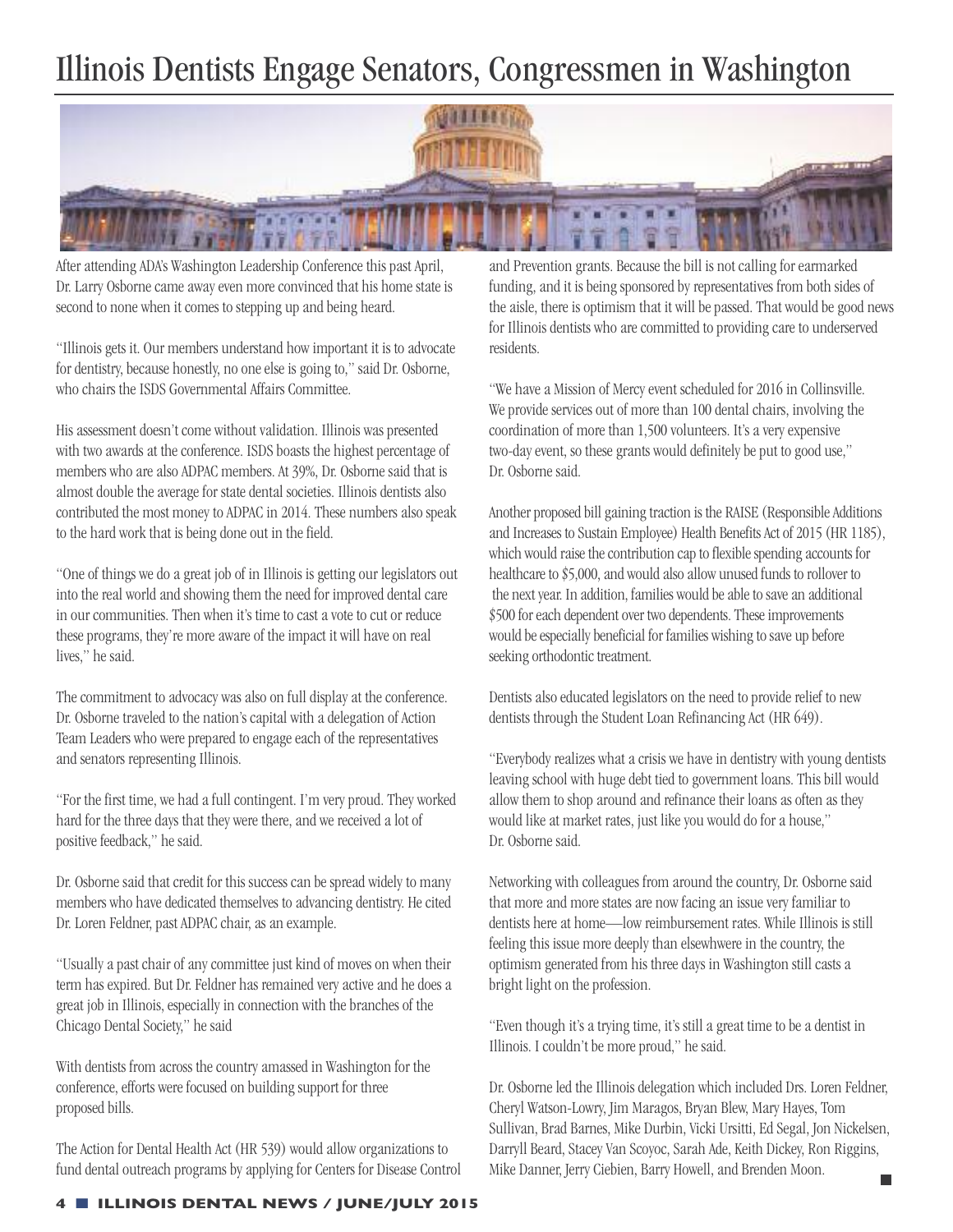# Fluoridation, HIV Speakers Top List at National Conference

When the Access to Care Committee needed a volunteer to represent ISDS at this year's National Oral Health Conference in Kansas City, Dr. William Simon was the first to raise his hand.

"I thought it would be a tremendous opportunity to engage with a lot of good people from across the country on access to care subjects as well as learn new information that could benefit our committee and its mission. Access to care is important to me and close to my heart," Dr. Simon said. The annual conference is presented by the American Association of Public Health Dentistry (AAPHD and the Association of State and Territorial Dental Directors (ASTDD.) The three-day event, billed as the premier meeting for dental public health, was filled with presentations, workshops and discussions led by some of the most prominent experts in dentistry, and throughout the healthcare field.

The conference kicked off on April 27, with a presentation by Dr. Harold Jaffe, Associate Director for Science at the Centers for Disease Control and Prevention and one of the pioneering investigators in the battle against the AIDS virus.

"He led the first national case-control study to determine risk factors for HIV and first natural history study of the disease," Dr. Simon said. "His presentation was riveting, utilizing clips from the 1993 docudrama, 'And the Band Played On.'"

As the ISDS representative, Dr. Simon was charged with reporting back to the Access to Care Committee with information particularly relevant to the environment in Illinois. In his report, he cited presentations on how oral health is being impacted by the Affordable Care Act, the progress and challenges associated with providing low-income children access to sealants, and successful strategies for diverting dental pain patients away from emergency rooms.

"There is a lot of really great work going on across our country related to dental disease prevention and educating the public. There are significant struggles, however, providing access to care for all of the people who need it," Dr.Simon said.

On the occasion of its 70th anniversary, fluoridation of community water supplies was also a featured topic. ADA Executive Director Dr. Kathleen O'Loughlin was one of three presenters for a session that honored the groundbreaking public health achievement that has greatly improved oral health in the United States.

The presentation was also used to announce the U.S. Department of Health and Human Services' new recommendation for the optimal fluoride level in drinking water. The previous standard recommended a range of 0.7 to 1.2 milligrams per liter, while the new standard sets it precisely at 0.7. The new level was first proposed in 2011, and was adopted after extensive studies by experts and a careful review of public comments on the issue.

"The announcement was celebrated at the conference, but after it hit the media, some of the anti-fluoridation groups misinterpreted the reduction as an admittance that fluoridation isn't as effective as health experts say. Really, the adjustment was just making the level appropriate to current evidence-based research," Dr. Simon said.

Such a reaction was not unanticipated. A Tuesday afternoon presentation at the conference was focused on the proactive use of online strategies to combat the anti-fluoridation materials, based on junk science, that proliferate on websites and social media.

Dr. Simon described his experience at the conference as "eye opening" in terms of the challenges that still exist in improving oral health for everyone. Yet he was also impressed with the progress being made.

"There was a lot of discussion on epidemiology and prevention of dental disease, and new research being conducted in these areas. In addition, the conference highlighted new programs for educating the public about their role in the prevention of dental disease. Illinois dentists can benefit by becoming aware of the new research and programs," he said.

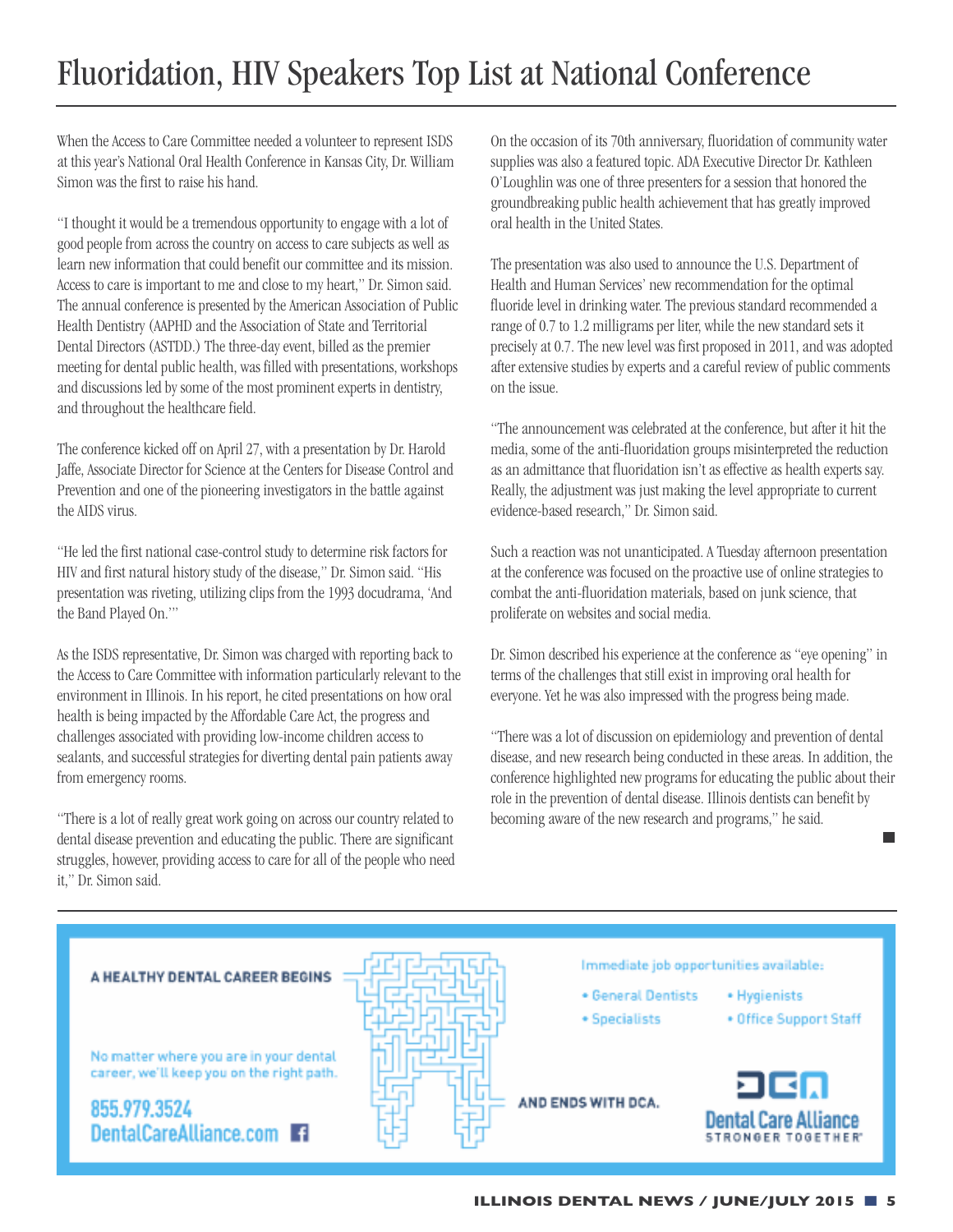## SIU Military Dental Club Members Serve Homeless Veterans

Travis Cripps has yet to start his own military career, but he is already aware of the needs of veterans and is personally involved in seeing that they get the services that they deserve. The fourth-year student at Southern Illinois University School of Dental Medicine was one of the driving forces behind an initiative that is beginning to provide free dental care to homeless veterans in the St. Louis Metro area.

"When the country falls on hard times, we turn to our soldiers. So in a reciprocating fashion, when soldiers fall on hard times, they should be able to count on their country," Cripps said.

The dental care outreach program is one of the first endeavors of the SIU-E chapter of the Tri-Service Military Dental Club, a national organization for dental students with prior military experience or those who plan to serve upon graduation. The club's mission is to provide students with information on dental careers in the military and to assist them in transitioning to military life. As a commissioned 2nd Lieutenant in the Air Force who will begin serving this summer, Cripps had a personal interest in bringing the club to the campus in Alton.

"We were informed by our new clinical dean that the University of Pittsburgh had started a similar club last year. We contacted them and became the Beta chapter of their club," he said.

The SIU-E chapter currently has ten members, including Mikel Bell, an 18-year service veteran.

Members also dedicate themselves to helping those in the community, which sparked the efforts to provide dental care to homeless veterans. The group partnered with two St. Louis-based organizations (Gateway 180 and Operation: Reveille) that focus on serving the homeless, and also received support from the Student Professionalism and Ethics Association in Dentistry.

The club has raised over  $$17,000$  to date for the program, including a recent grant from the SIUE Meridian Society. "We were excited to hear we had won the maximum award of \$5,000. Since that time, we have been invited to speak with many different groups, including both dental societies and community groups," he said.



The club worked with its partner organizations in St. Louis to identify six veterans in need of service. The first three individual were provided treatment by AEGD residents in April.

"One of the goals of the program is to eventually have the dental students providing treatment. We did, however, participate in the initial screening of the veterans," Cripps added.

The club plans to continue to raise funds so that the program can grow, with an eye towards providing care to disabled veterans as well. Due to strict limitations on dental care set by the U.S. Department of Veteran Affairs, they believe that there is a void that club's 40 chapters can fill.

Although his graduation day nears, Cripps plans to continue his involvement with the Tri-Star club out in California, where he will be stationed. He hopes that eventually all of the chapters from across the country will join the cause and begin offering free dental care to veterans in need.



#### **Local Consultants with a National Reach**

Your local PARAGON practice transition consultants are Stephanie Houseman, D.M.D. Tom McDermott, D.D.S.

**RECENT TRANSACTIONS** 

#### William T. Earley, D.M.D.

has acquired the practice of

#### Wayne R. Helge, D.D.S.

Homer Glen, Illinois

PARAGON is proud to have represented both parties in this Illinois transaction.

CALL: 866.898.1867 | EMAIL: INFO@PARAGON.US.COM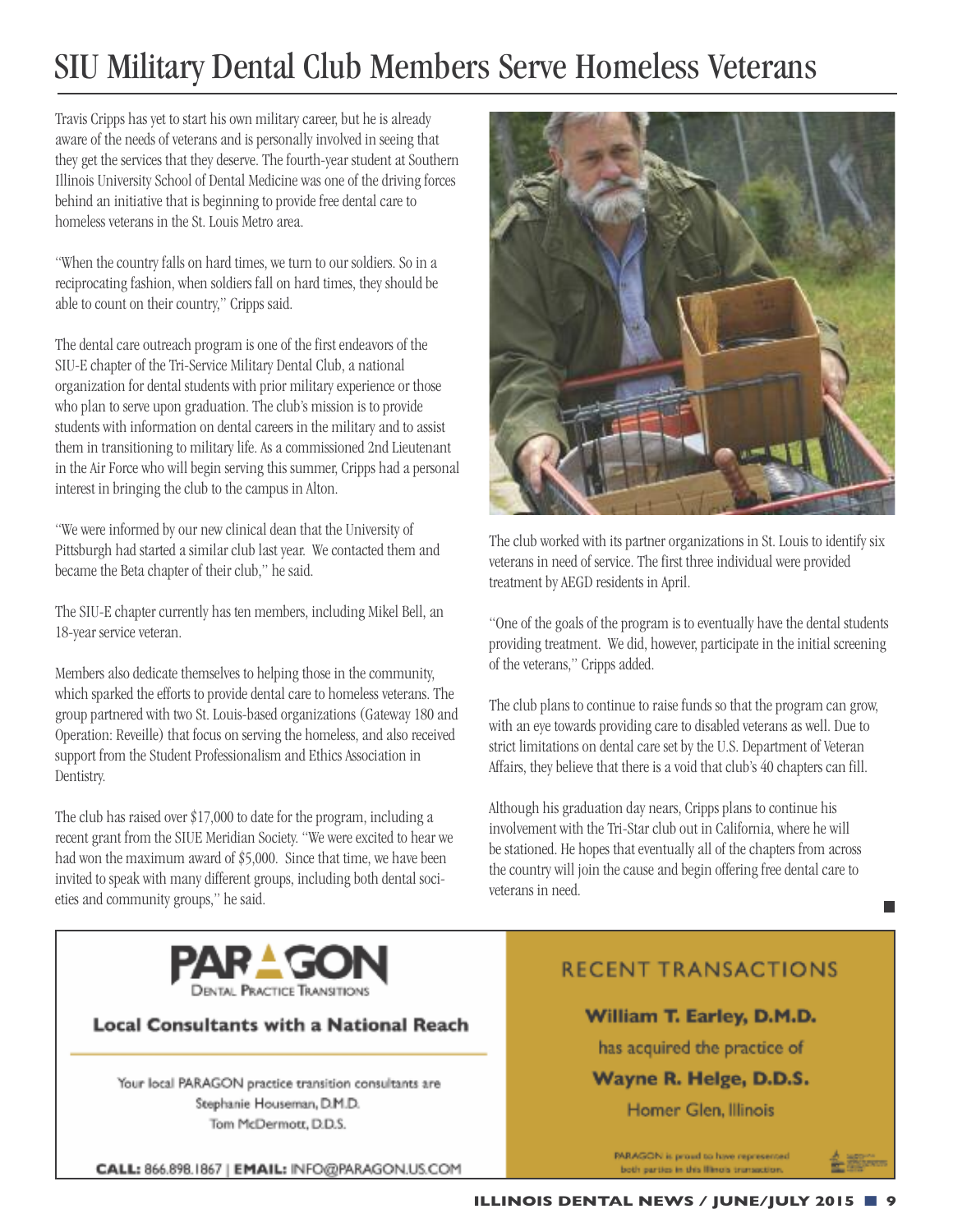# Dental Quality Alliance Gathers in Chicago

Many different sectors play a critical role in improving oral health in our country. A diverse group of representatives from each recently gathered at the Dental QualityAlliance's (DQA)2015 Conference. Titled"The Rolesof Quality Measurement," the event was held at ADA headquarters in Chicago. ISDS Dental Benefits Committee member Dr. Kirk Noraian was among a select group of 130 "thought and opinion leaders" who attended the conference.

"At my table alone, there was an assistant dean from Tufts University, arepresentative from Delta Dentalof Wisconsin, someone from the DentaQuest Foundation, a dentist from the Veterans Administration, a pediatric dentist who oversees a clinic in New York, an assistant executive director from the Texas Dental Association, and the head of Louisiana Public Aid who makes all the decisions on who gets paid and who doesn't," Dr. Noraian said.

The ADA formed the DOA to establish a collaborative approach to developing performance measures that will improve oral health, patient care and safety. Bringing together the various sectors involved with making these improvements is the first step in establishing a quality framework.

"The big thing is for everyone to speak to the same language. That way everyone—the providers, the payers, the policy makers—are all using the same vardstick to measure quality and results," he said. "The fact that everyone is trying to communicate as one is really important."

Dr. Noraian said that most of the current quality standards pertain to the public health sector and are focused primarily on children. He expects that over time, however, the data being collected will be extrapolated to other groups of patients, resulting in a trickle-down effect that will impact dentists in private practice.

"They are starting to look at standards that would pertain to adults. That's part of the next wave of development," he said.

Some of the measurements being examined that were addressed at the two-day conference included chronic periodontitis, topical fluorides, patients who smoke, patients with diabetes, emergency room procedures, and follow-up.

"It wasdefinitely cross-generational in termsof what wasbeingaddressed. They talked about the aging population and how they are prone to more decay as they get older, so that's being assessed as well,"

Patient demand is one of the driving forces behind establishing quality standards. Younger generations expect to be able to comparison shop among healthcare providers, even more so since the Affordable Care Act was enacted. Scorecards on providers already exist online, with scores based on consumer reviews, so agreed-upon industry standards would provide a more objective way to measure performance, improve patient care and reduce healthcare costs. "It's important that organized dentistry be involved because we are definitely impacted by this," he said.

Another topic addressed at the conference was an initiative to categorize patients using risk assessments and then determine care levels appropriate to each.

"From that, you're looking at how to facilitate improvements. How do you convert someone from a high-risk category to a low-risk category? And is that even doable?" he said.

Because the conference limited the number of participants, those who attended are expected to be ambassadors and take information back to share with their colleagues. While the DQA's efforts are national in scope, Dr. Noraian believes there would be a real benefit to forming a group at the state level that addresses issues specifically as they apply to Illinois.

"I don't know if that will happen, but anyone who is interested in healthcare policy and the future of dentistry should look to get involved in some way," he said. г



## **Tee it up for Statewide Smiles**

Mark your calendars for Thursday, September 10, day of the 8th Annual ISDS Foundation Golf Outing at Chevy Chase Country Club in Wheeling. Registration is  $$175$  and includes 18 holes of golf, golf cart, box lunch and 2 drink tickets. Shotgun scramble starts at 11:30am. Sponsorship information and forms are also available on-line at *www.isdsfoundation.org.* Support the ISDS Foundation while having fun! Everyone is welcome, bring a friend . . . or a bunch of friends, we guarantee the action packed outing will bring all golfers friendly competition and camaraderie!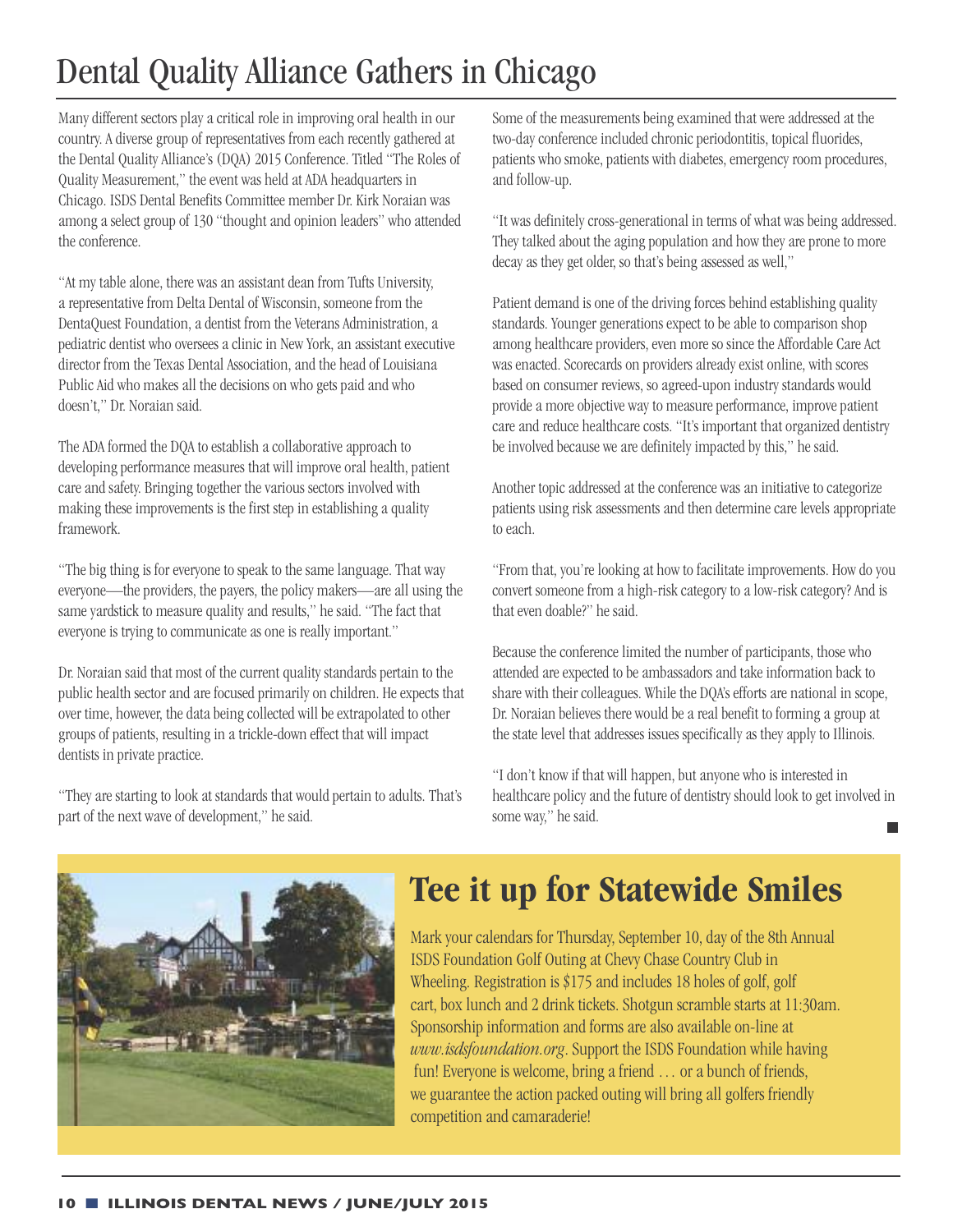#### Medicaid Funding Hangs in Balance as Spring Session Winds Down

The cavalry rode into town on April 22, as dentists from around the state descended upon the Capitol to make their voices heard on legislation currently making its way through the House and Senate. Members were instructed to keep their message short, simple and on topic when talking with legislators, and to use the meetings as an opportunity to form long-term relationships.

"It went well. We had a lot of participation from the members. They made their initial contacts and there's been a lot of follow-up," said Dave Marsh, ISDS GovernmentAffairs Director.

In her keynote address at the Capital Conference luncheon later that afternoon, ADA President Dr. Maxine Feinberg called ISDS' efforts a model for other states to emulate.

"I was amazed at your lobbying day and all of the dentists in attendance. They were energized, and I was energized," Dr. Feinberg said.

The month of May looked to be a pivotal time for many of the issues that were still in limbo, including the restoration of adult dental Medicaid funding and the unsupervised dental hygienist bill. Other ISDS-supported bills are moving along as expected, including SB 750, which will require that insurance providers more accurately maintain and update their in-network provider lists.

A more recent development of note is the progress being made on ISDSsupported HB 235. This bill would amend the Illinois Insurance Code to cover charges associated with administering anesthetics to dental patients under the age of 19 who are diagnosed with an autism spectrum disorder.

"We've been working on the language, and it looks as if it is going to pass," Mr. Marsh said.

 $\Box$ 



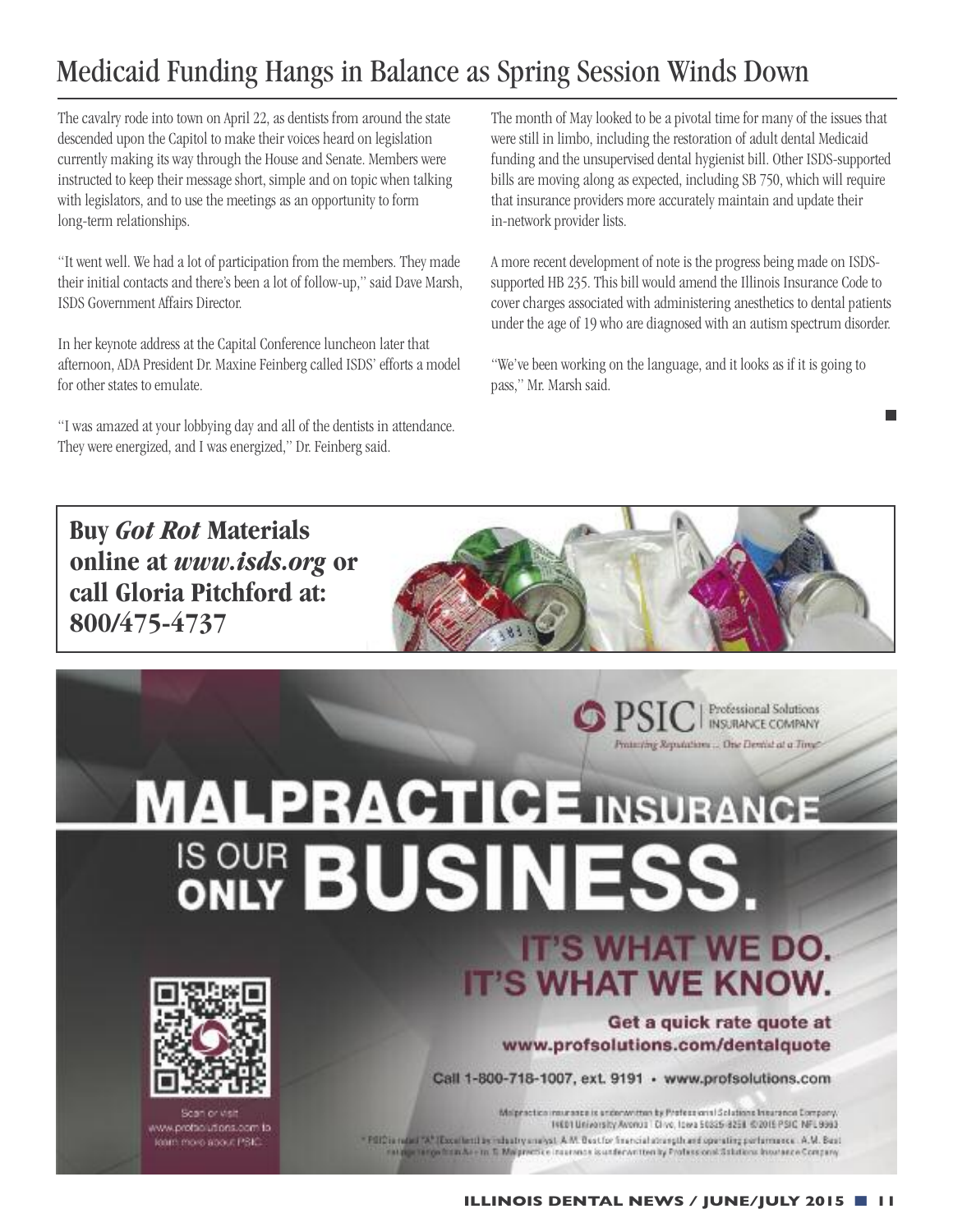## Magna Dental: From Bank to Dental Office

If a patient ever asks Dr. Keith Cummins to extract a gold tooth, the Springfield dentist has the perfect place to store it for safe keeping. In the basement of his office is a 15' x 20', heavily-fortified vault with a stainless steel door featuring a two-day lockout for anyone unfortunate enough to get stuck inside.

But what's really interesting about Cummins' new office in a former bank, is the vault isn't even the most interesting thing about it.

When patients arrive for a checkup, they are instantly transported to a hunting lodge located in some beautiful and remote spot in the country. A large stone fireplace rises over the waiting area that on sunny days is bathed in natural light. A large buffalo head keeps a watchful eye on patients, while a fully intact, hand-made canoe hangs pristinely over the receptionist desk.

"We didn't want to put a bunch of holes in it because It's going with me when I retire," he said of the canoe.

Dr. Cummins is an avid outdoorsman, and his office is a testament to his passions outside of dentistry. The office is filled with trophies from his hunts, including a taxidermied bear that is quite popular with his younger patients.

"I was afraid it might scare people or maybe it would offend someone, but that's who I am. Everyone knows that I hunt and fish," he said.

His wife Candace Cummins, who handles marketing and public relations for the practice, took on the role of chief interior designer for the project. The complete makeover of the space was complicated not only by the fact that floors and furniture had to be washable; the walls, ceiling and floors of the former bank are all made of concrete, making the simple act of hanging a picture a challenge. Yet the Cummins's were able to get the look that they desired.

"We mixed a lot of antiques with newer stuff. And we went with a Texas-meets-Alaska look, because that reflects both of our personalities," she said.

It isn't all aesthetics; the staff and patients at Magna Dental enjoy amenities not commonly found in a dentist office.

The Cummins hired Henry Schein Dental to design the floor plan, which includes 11 operatories, six more than he had at his former office. The layout affords patients more privacy, while still maintaining an open feel. The basement features a laundry room, changing areas, private bathrooms, a conference room, a full kitchen and lounge, space to host CE classes, Candace's office, and, of course, the vault.

"And the vault is here to stay, because there's no getting it out of there," Dr. Cummins said.





The couple used the relocation as an opportunity to rebrand the practice, adopting the name Magna Dental from the Magna Bank branch that formerly resided there. Although some existing patients initially thought Cummins had sold out to a corporate operation, their fears were easily allayed and the practice is now better positioned for growth.

"The name will make it easier when we'rebringing new dentists in so we don't have to keep adding new names to the practice," Dr. Cummins.

When they realized that they had outgrown their previous office, the couple was committed to finding an existing building. After finding the vacant bank located on a major thoroughfare into Springfield's downtown area, it took them two years to get it ready, but the time and effort has paid off. They would encourage other dentists to take this same approach when it's time to upgrade or to find a new location.

"There are so many available buildings out there that have character, and you can add your personal touch to it. If you do your homework, you can get a great deal," Candace Cummins said.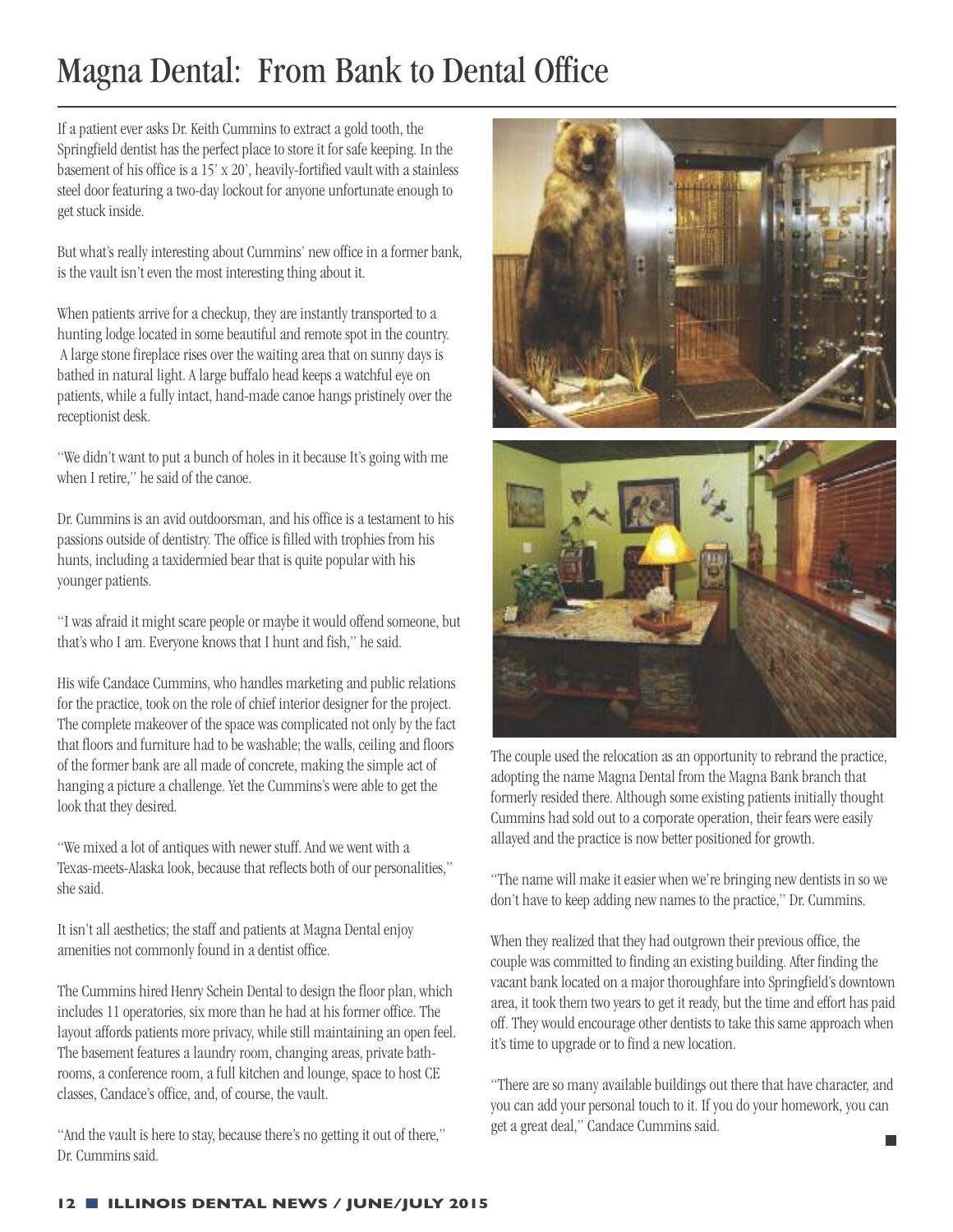## Members Convene in Springfield to Show Commitment to Care

ADA President Dr. Maxine Feinberg encouraged attendees at the 2015 Capital Conference to be bold and to seek big ideas to keep the profession moving forward.

"We must choose to control our destiny in dentistry. We have a bright future, but we still have to work to ensure that it remains bright," she said. Dr. Feinberg was the keynote speaker at the April 22 event that set a record for attendance. The official count recorded 294 people gathered at the Springfield Hilton, an increase of over 40% from last year's Capital Conference.

To ensure that dentistry remains vital, Dr. Feinberg stressed the importance of driving demand by embracing new technology, meeting younger generations on their terms and by staying relevant. She also addressed other familiar issues impacting dentistry including a still-lagging economy, the shifting of financing, and the enormous and yet still uncertain impact of the Affordable Care Act.

Dr. Feinberg ended her speech by thanking the dental students in the room and acknowledging the need to find solutions to relieve their tuition debt, while reminding older members that this burden will also impact them when it comes time to retire and sell their practices. She also asked that members engage these students today and tomorrow as they embark upon their careers.

"Dental students aren't much different than we are," she said. "They want to be part of something bigger."

This was the first time that dental students were invited to the Capital Conference and all indications are that the decision was a success.

The morning portion of the conference was dedicated to preparing a large contingent of dental professionals on how to use their individual voices to deliver a unified message in the halls of government. ISDS Director of Government Relations Dave Marsh presented an "Engage Your Legislator" session that focused on the political process and the basics of lobbying. ISDS President Dr. Edward Segal then officially welcomed attendees, and was followed by legislative and DENT-IL-PAC briefings, delivered by GovernmentAffairs Committee Chair Dr.Larry Osborneand DENT-IL-PAC President Dr. Michael Durbin, respectively.





"Our lobbying efforts this year were very successful as many of our attendees had extended face time with their legislators, both at the capitol or at our legislative reception," Dr. Durbin said. "We were especially excited to have the third year dental students from SIU join us as we walked the halls of the Capitol. Their attendance sent a message to legislators that our future dentists are engaged in the political process and have a stake in the future of dental care in Illinois."

After a productive visit to the Capitol, the participants returned to the Hilton for lunch, where Dr. Alice Boghosian, Capital Conference chair, provided opening remarks. She welcomed her colleagues and all of the dental students in attendance, then offered a personal perspective on what was transpiring, "when I think about all that we do for the profession and for dentistry overall, it gives me a very warm feeling."

Representatives from around the state were recognized as they presented contributions to the DENT-IL-PAC. Nearly \$130,000 was presented from components and specialty groups, highlighted by a check for \$100,000 from Chicago Dental Society members.

The afternoon's general session featured a lineup of speakers addressing many issues currently at the forefront of the dental profession. Among them were Dr. Jane Grover, director of the ADA Council on Access, Prevention, and Interprofessional Relations, who encouraged members to plan proactively to improve care, and new Illinois Department of Financial and Professional Regulation Secretary, Bryan Schneider, who extended his agency's commitment to work closely with dentists as the new administration takes measures to improve the state's economic position.

Capital Conference wrapped up with an well-attended, evening Legislative Reception. Looking back on the event, Dr. Boghosian said that it was a memorable day that bodes well for the future of dentistry in Illinois.

"All in all, it was a tremendous success because of the hard work from our ISDS staff and the efforts put forth by our members," she said.